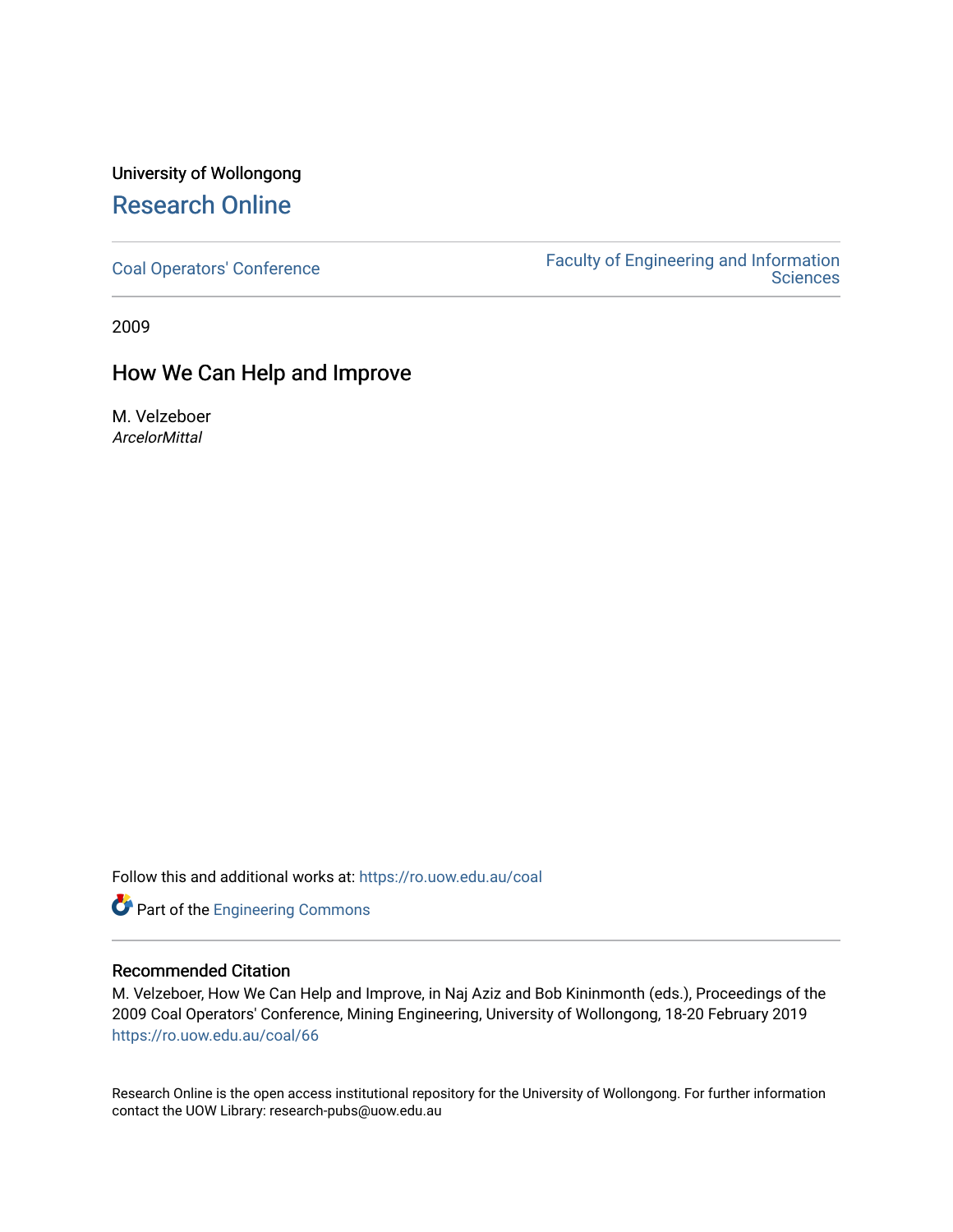# **HOW CAN WE HELP AND IMPROVE**

## **Maarten Velzeboer<sup>1</sup>**

The world has changed in a matter of six months. Last year the sky was the limit, today there are many companies living from hand to mouth. Bungee jumping is a recreational activity and now senior management is forced to enjoy the ride as part of day to day business.

Even the Australian mining scene is affected and we are again a "cyclical" industry. This is a worry, as the economic returns pay our wages and generate the investments necessary to maintain a safe and vigorous industry. Over time as the easier deposits are being depleted, the technical and geoenvironmental challenges call for greater efforts. Not only in the shape of mine operational initiatives, but also services, equipment and novel applications from other disciplines.

Fortunately during the good times, the physical and intellectual investments in Australia have been high and some of the good "ideas" and initiatives have made it into the production environment. During the period Australia has become a major source of Mining Manpower to the world. Australian expertise has become the backbone of many of the new projects. This has been made possible by the strong and vibrant domestic industry, educational system and service/equipment manufacturing capability.

The current downturn, I like to describe as a breathing space, should allow us to reflect, take stock and determine what is important for the future. Chasing ones tail all the time, may be dynamic, but does this yield BEST results? I am certainly not suggesting that we do nothing, and wait for things to improve. We should use the opportunity to position ourselves for the future upturn, in what form and when this will happen we do not know. What we do know is that the world will be different. As a person who is based and operates in a non Australian environment I am grateful for your contribution on a global scale. It hurts when you also dominate on the sports field, but that at least gives us something different to talk about.

Thank you for allowing me to address you on this occasion. Wollongong and the Australian mining community in particular, bring back fond memories. Also sad ones. I was doing my underground time for my ticket, at Appin when they had the explosion. I did early work on "gassiness" at South Bulli, with lots of help from both Allan Hargraves and Ripu Lama. Both gas pioneers. I am grateful for my early career in Australia, now I am back to learn from the Australian industry, to assist our overseas operations.

I would like to use our ArcelorMittal operations as an example of some of the basic challenges and as a mirror as to some of the future needs of the underground coal industry. In this context I am not only referring to the technical requirements, but increasingly there is a social dimension and responsibility to all we do. This social aspect not only covers environment and being a good neighbour, but also has a strong human focus. Mining always has been a "people" business. I am not only referring to SAFETY but also employee development and community awareness.

ArcelorMittal are the leading steel producer and operate on a global scale. We also strive to become significantly self sufficient in relation to our main inputs. Outside the obvious iron ore, coking coal is a major component in making steel. ArcelorMittal currently operates several surface and underground mines in West Virginia (US), three underground coal mines in Kuzbass, Siberia (Russia) and the Karaganda coalfield in Kazakhstan. Currently the total local service companies are part of the ArcelorMittal establishment. The mines operate multi annual production capacity is some 20 odd Mt. The Karaganda coalfield consists of 8 underground shaft mines, with an annual capacity of 12 Mt. Each mine currently produces some 1.5-2 Mt (ROM) with an average complement of 2,000 people. In addition many of the seams, with at least one thick one of 5-7 m, some of which have significant dips. The key technical issues are gas, outbursts, spontaneous combustion and past operational history.

 $\overline{a}$ *1 GM Coal Operations, ArcelorMittal*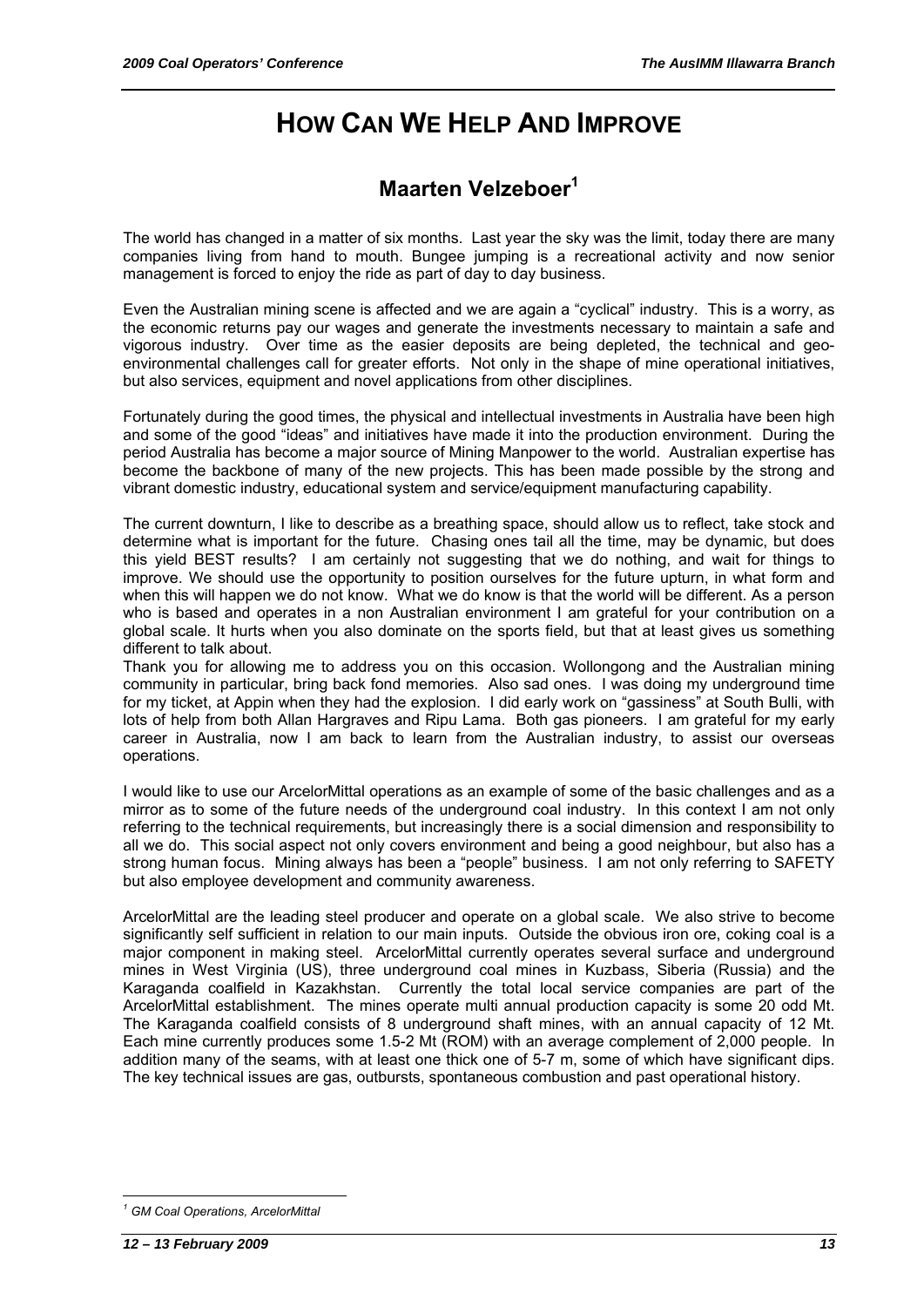This last aspect relates to the Soviet era where a prescriptive form of management was practiced linked with a strong "blame" culture. This usually results in the accident victim being considered the root cause of the incident. That all is not well is reflected in the safety statistics, which are characterised by major events resulting in multiple deaths.

For some time now, ArcelorMittal have been working on a focused programme to break the historic safety performance. Not only have we been concentrating on the human behaviour aspects, but also on a programme of modernisation. The basic technical issues associated with high gas levels, outbursts, improved ventilation practices and roof/rib support have been reviewed and are being addressed.

Let me explain:

1) The gas levels of some of the main seams are very high by anybodies standards. Recent measurements confirmed up to 25  $m^3/t$  for the D6 seam, which is also very prone to outbursts as the bottom section of the 6 m seam contains a shear zone of soft and very fine coal. It is interesting to note that 25  $m^3/t$  level is very similar to what the Russian exploration predicted some 40 years ago.

 Our measurements also show that the top section of the seam may act as a significant gas reservoir, which possibly feeds the violent gas and fine coal release from the shear zone. In addition the permeability of the seam is low, which makes effective predrainage difficult and so far ineffective. Work on the size distribution and shape particles from the different seam sections may allow us to introduce a permeability enhancing methodology. It is also expected that by understanding the outburst mechanism, preventative measures and techniques can be developed to create a safe longwall panel development environment.

- 2) Currently stone drives are first driven below the seam, from which the future gate road positions are degassed, before in seam development is started. Even in such a controlled environment, regular discharges of several tonnes of fine coal and over 1,000  $m^3$  of CH<sub>4</sub> still happen, when drilling the pre-drain holes.
- 3) During production gas make during mining is a major problem, as is management of the goaf gas. With background values at the face of 0.8  $\%$  CH<sub>4</sub>, there is little room for any additional release during production. Recent trials of cross measure drilling and gas extraction are proving very positive, allowing a more controlled gas management to take place. Goaf edge values of 0.3 % and purity considerably in excess of the explosive limits within the vacuum range are some of the physical achievements. Success in this area will not only allow a better gas capture in the extraction infrastructure, but also enable the ventilation system to be simplified to manageable and operationally comprehensible proportions.

 Two papers of my Kazakhstan colleagues describe the measures currently being adopted to allow safe operation in a high gas level environment. The mines are governed by local mine legislation, which finds its origin in the Soviet Legislation. Many of the rules and regulations are technically sound for the operating environment. Credit is due to the Kazakhstan inspectorate and the unions, for being open minded as to different approaches to methods of work, and the introduction of "western" techniques.

 An example is the use of stonedust. Not an issue in Australia, but what you are used to, is not a standard practice in the very wet Donbass and Kuzbass coalfields. The Karaganda field is dry, so the wet standards may not necessarily be readily applicable. The liberal use of stonedust would be one.

 I have always regarded the Inspectorate as a friend, who is competent and can advise and act as part of his legal duties. This, in my view, is a major advantage Australia has over the American system, where the recording of violations appears to be a kPa. I believe that the issues and problems are too complex to play a cat and mouse game. By all means the Inspectorate needs to be the stick, but the door also has to be open allow progress to be made.

4) In any longwall mining situation, meeting the development rates are the key. With all the stone drivage, this is a major operational challenge for us in Kazakhstan. We still use steel arches supplemented by roof bolts. When questioned, the argument is sometimes voiced that arches